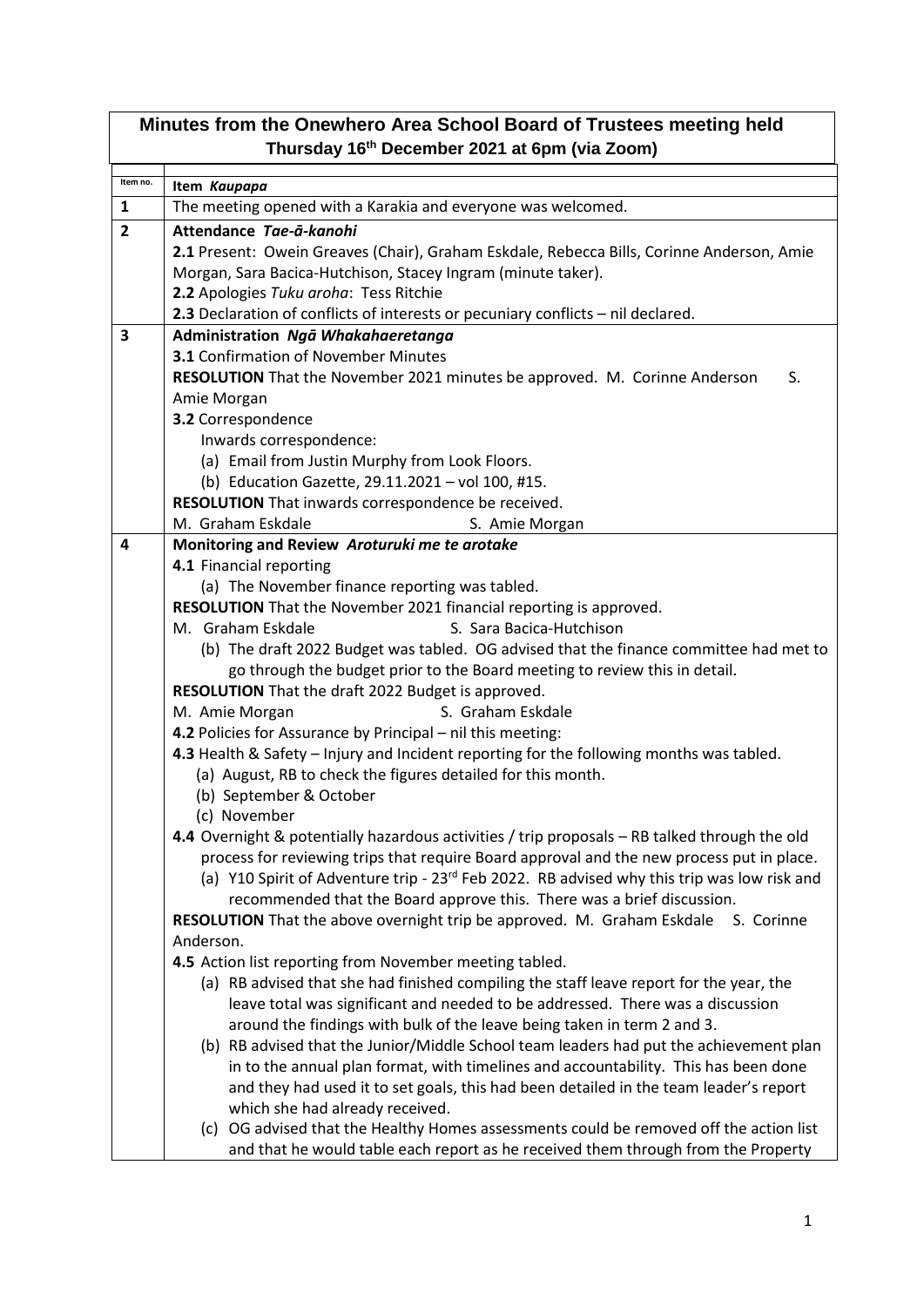Manager. The Property Manager would now be able to get access to the houses in order for this to happen. (d) RB advised that the Health Education/Curriculum consultation had been completed in term 3. (e) RB advised elements added as a result of the review of the uniform. (f) RB advised that the school was on the waiting list for MOE physical restraint training and why there has been a delay in getting the training. **4.6** General: (a) OG tabled the proposed 2022 Board meeting dates. **RESOLUTION:** The proposed Board meeting dates presented be approved as the schedule for 2022. M. Sara Bacica-Hutchison S. Corinne Anderson (b) OG advised that the draft 2022 Schedule of Delegations needed to be reviewed and approved. There was a discussion around this and no changes identified. **RESOLUTION:** The Board approve the 2022 Schedule of Delegations. M. Graham Eskdale S. Amie Morgan (c) Fundraising – RB talked through the correspondence she had received from a small group of parents regarding AIMs fundraising and the request to present this to the Board for consideration. There was a discussion around this along with the MOE guidelines from the MOE bulletin sent out on  $3<sup>rd</sup>$  September. RB advised she had spoken with other schools around how they had treated fundraising and they were consistent with MOE guidance, it was agreed that this should be the approach at OAS. **RESOLUTION:** It was agreed that funds raised for any cancelled school events and trips (i.e: a specific purpose) will be used for the purpose in which the funds were given and will be carried over to the same event scheduled for the following year. It was agreed that they were funds raised for the trip/event rather than for individual participants. M. Graham Eskdale S. Corinne Anderson. It was said that before Covid that this was never an issue and that unfortunately this is another area where Covid had had an effect and that these were trying times. Being reactive to this new challenge the school needed to add to the current fundraising process a step to ensure parents are advised and accepting of the above before they embark on any fundraising. (d) The MOE Donation Scheme was discussed and decided that the school would continue to opt in for 2022 school year. **RESOLUTION:** The Board agree to continue to opt in to the MOE Donations Scheme for the 2022 school year. The Board and school understand that by doing this it means the school must not ask students' families and whanau for donations, except for overnight camps. M. Rebecca Bills S. Corinne Anderson (e) OG gave an update around the Library stocktake which had been tabled at the November meeting. **MINUTE:** The figures for the library stocktake tabled at the last Board meeting were not correct. Since the report was tabled it has been advised that this was an informal report and has had ongoing changes to it since being presented. The updated figures will be detailed in the annual report for 2021. M. Amie Morgan S. Corinne Anderson **5 Strategic decisions** *Whakatau rautaki* (a) Community Conduct Expectation – there was a discussion around this and it was agreed that it should be advertised at the beginning of the year with the 4 other policies that get promoted at that time to gain awareness.